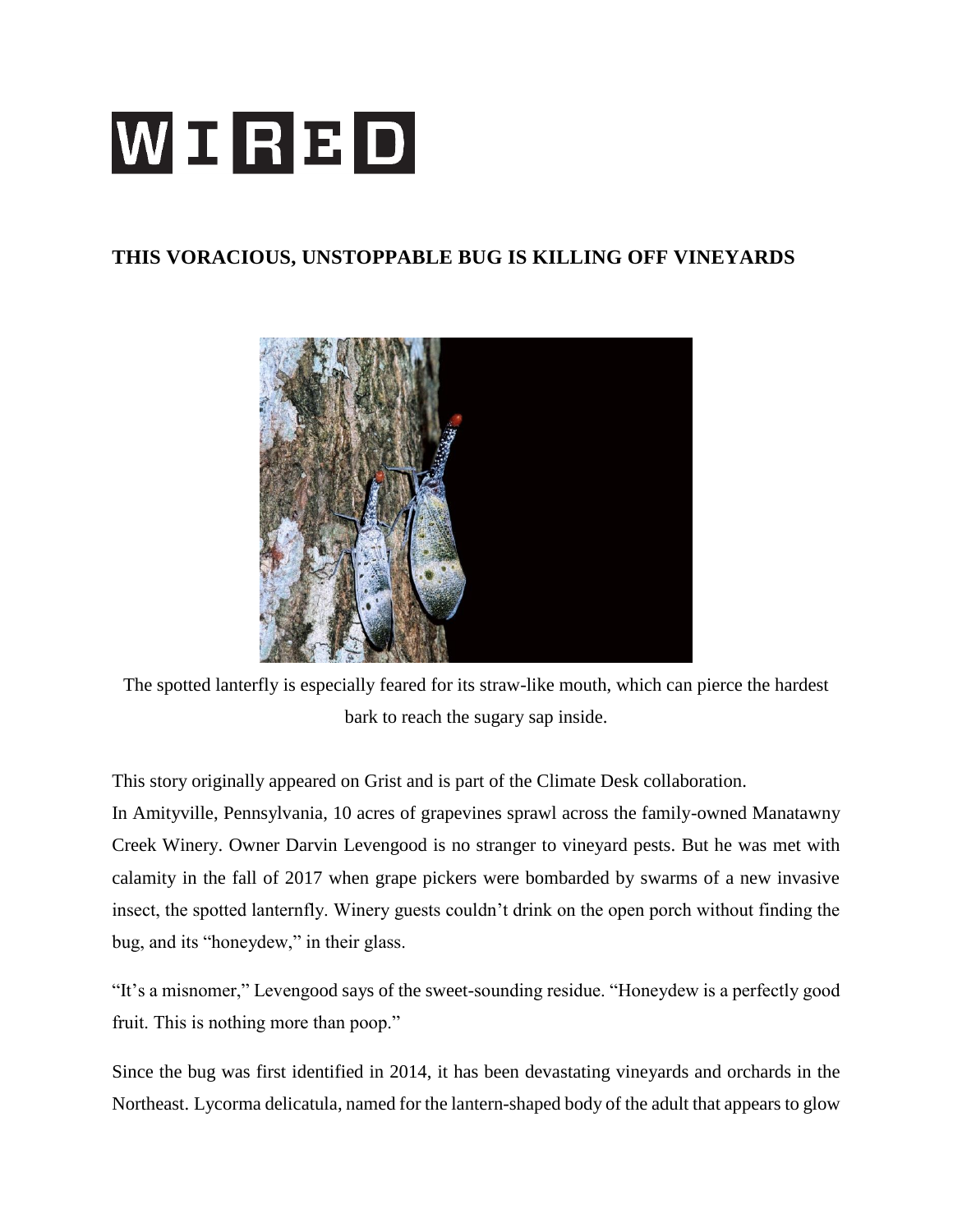under its dull wings, is used in traditional medicine in China, its native land. In the US, it has quickly become one of the most destructive invasive species in 150 years.

The spotted lanternfly is unlike other invasive species in its voraciousness and indiscriminate palate, with a diet that includes at least 70 plants, says Heather Leach, an entomologist at Pennsylvania State University—the mothership of lanternfly research.

Apple, nectarine, almond, and cherry trees are among its choice snacks, along with other fruitbearers like plum and apricot. Other woody favorites include pine, oak, walnut, and poplar trees. But the lanternfly is a vinophile and prefers grapes above all else. The effects have been devastating for the Pennsylvania wine industry, where some growers have reported a 90 percent grape loss due to lanternfly damage.



BASTIAAN SLABBERS/GETTY IMAGES

Pennsylvania is an agricultural mecca and the country's top hardwood producer. The grape, treefruit, hardwood, and nursery industries collectively contribute nearly \$18 billion to the state's economy. According to the US Department of Agriculture, pretty much all those industries are in danger as a result of the spread of the lanternfly. Despite heavy quarantines across 14 Pennsylvania counties, the insect is on the move, hitchhiking on vehicles and luggage, and parasailing by swarm on breezes, sometimes showing up in vineyards by the thousands. It has been seen in Virginia, Delaware, New Jersey, and New York.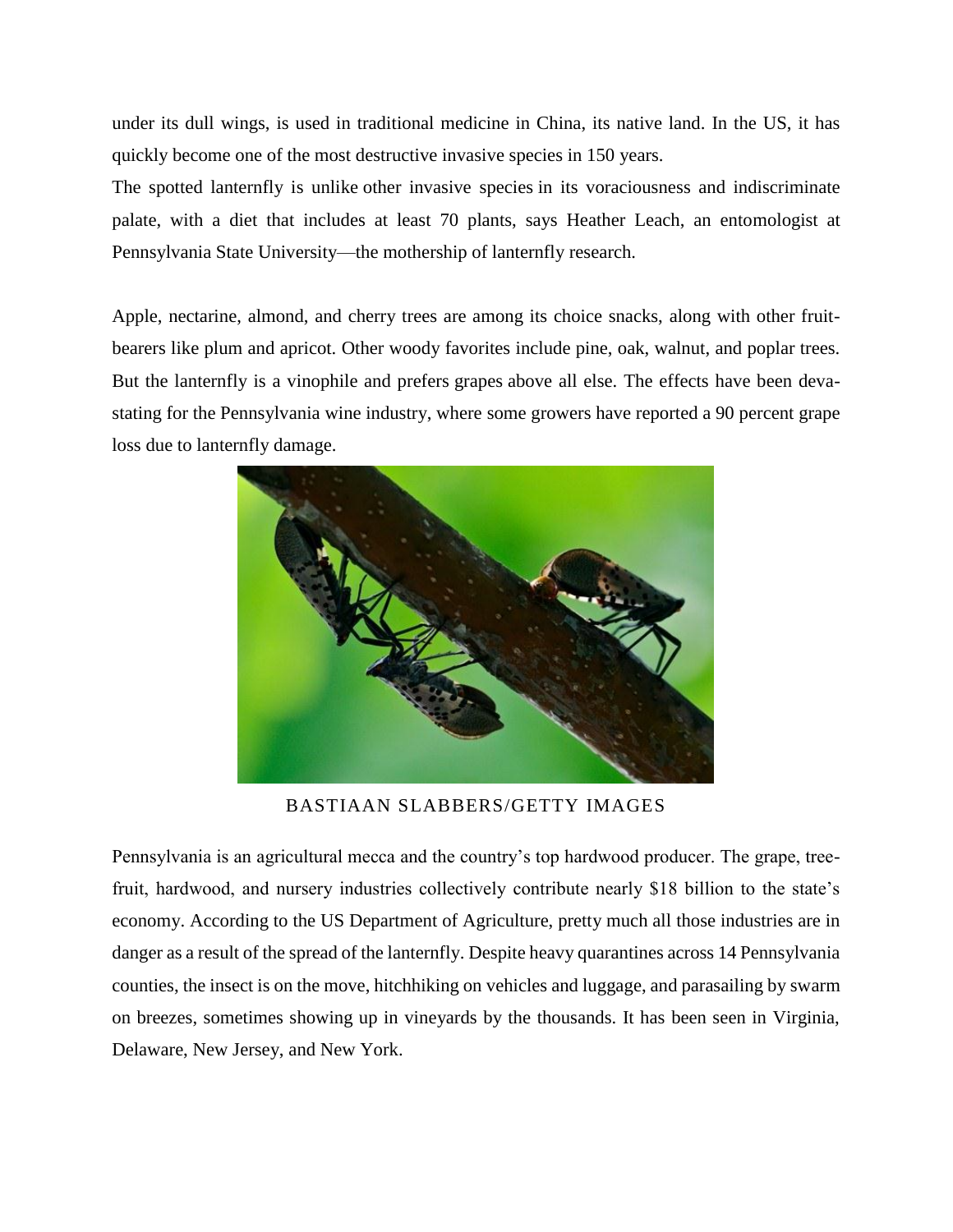Invasive species have been a problem since the first ships began moving plants and animals to the Americas, where native flora and fauna had no protection against them. In the early 20th century, Dutch elm disease, a fungus from Asia that is spread by elm bark beetles, killed 75 percent of native elms. Walnut twig beetles from the Southwest started an outbreak of "thousand canker disease" in 2010, causing the long, slow death of black walnut trees all over the US. The emerald ash borer, native to Asia, has been devouring ash trees from the Midwest to Pennsylvania since 2002, and the brown marmorated stink bug, also from Asia, has eaten its way through orchards in 43 states to date.

The list goes on, but the difference between now and centuries past is the frequency and celerity with which materials move between continents and the increasing intensity of climate change.

Growers ranging from the Finger Lakes region to California's Napa Valley are keeping a close eye on the spotted lanternfly as it works its way across the states. The California Department of Agriculture is very concerned, says Kyle Beucke, the state's primary entomologist. "It poses a significant threat to the state's agriculture, especially to vineyards," he says.



BASTIAAN SLABBERS/GETTY IMAGES

There are multiple factors that make the lanternfly especially concerning in the US. For a plan hopper, a species of winged insect that hop more than they fly, the spotted lanternfly is large. And like most invasive species, it has no predators in its newly acquired territories.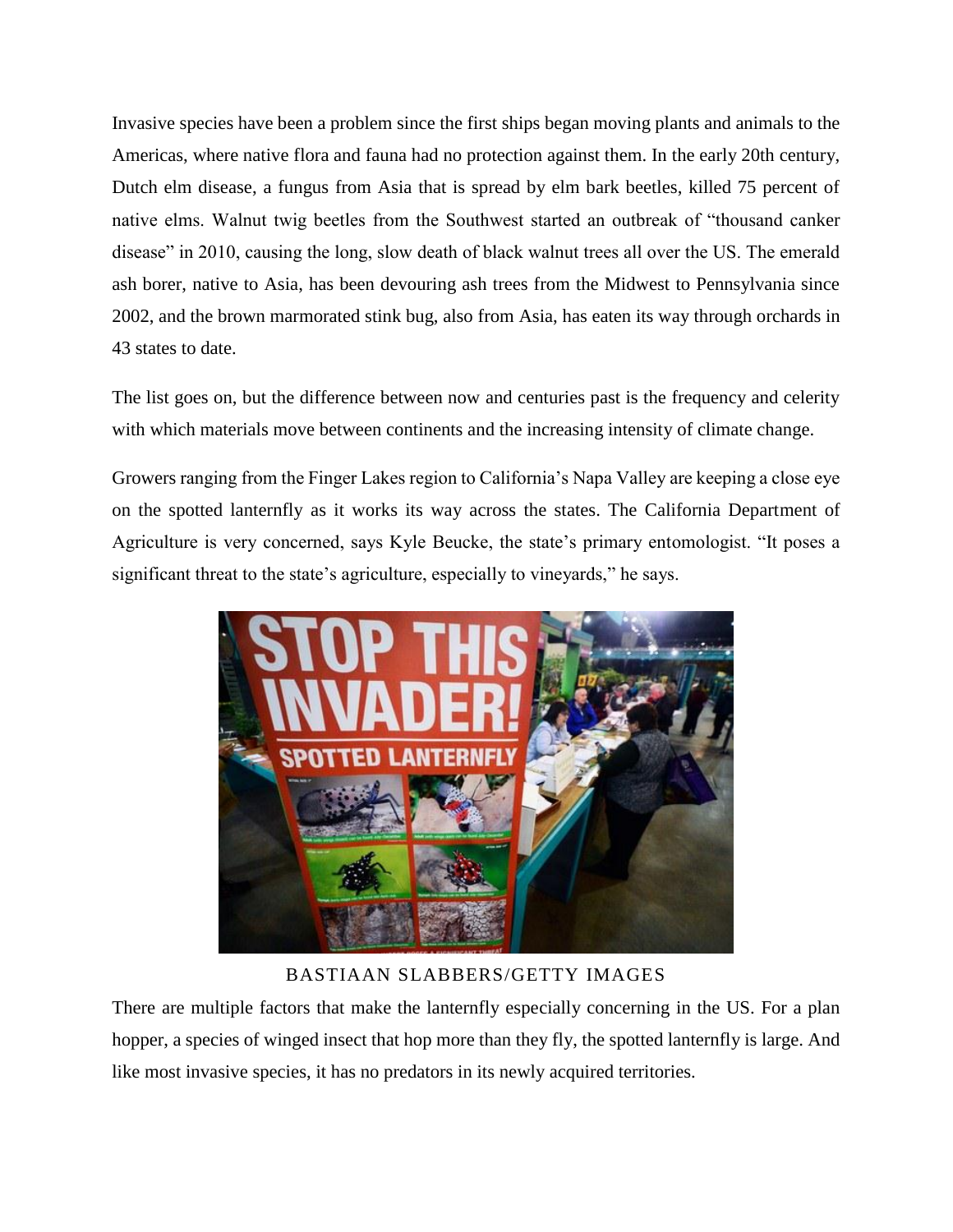"Not even chickens will eat them, and chickens are dumb," says Dana Roberts, a lab technician and biologist with the Penn State extension project.

But it is this plant hopper's mouthpart that is most fearsome, Roberts says. Its strawlike mouth can pierce through the hardest bark to reach the sugary sap inside. Unlike its relatives in the Hemiptera family, the insect lacks the ability to suck, preferring to munch on high-pressure plants that allow the sap to flow, like a siphon, through its mouth and into its stomach. The fly will tap its forelegs, like a builder looking for studs in a wall—seeking the tree's "hot spot" before piercing the living plant tissue and drinking its life essence, leaving behind a gaping wound.

The sap passes quickly through the bugs as they dine, meaning they simultaneously squirt waste politely called "honeydew" by entomologists—from the other end as they eat. The poop draws gnats and stinging insects, and leads to reduced photosynthesis and plant vigor. Not only that, but the honeydew mixes with the sap that pours out of the plant's wound, concocting a perfect breeding ground for sooty mold, a black fungal accumulation that smells like vinegar and, researchers believe, may also be an invasive species. In quarantined areas, you can trace the path of a spotted lanternfly invasion by looking for homes and yards blackened, as if by fire, from the honeydewseeded mold left in the swarms' wake. Researchers often wear raincoats when working in quarantined areas to protect their clothes from the sticky mess.

Yet on those same dying and mold-covered plants, the insects' eggs remain mysteriously untouched, like the eye of a hurricane. That's because while laying her eggs in tidy rows, the mother lanternfly sprays them with a thick, protective covering, the texture of which is reminiscent of mascarpone cheese. Researchers are unsure of the exact composition of the putty cocoon, but it seems to have antibacterial qualities.

Before coming to the US, the spotted lanternfly invaded Korea, quickly establishing itself and wreaking havoc on its agriculture. Its successful colonization there has been attributed to global warming, as its eggs have been able to survive increasingly warmer winter temperatures.

In the US the bug is still too new to say for sure that it's able to thrive because of climate change. However, in the Northeast, some states' winters have warmed 5 degrees Fahrenheit since 1970, and in most of the US, winter is warming faster than the other seasons. The trend with invasive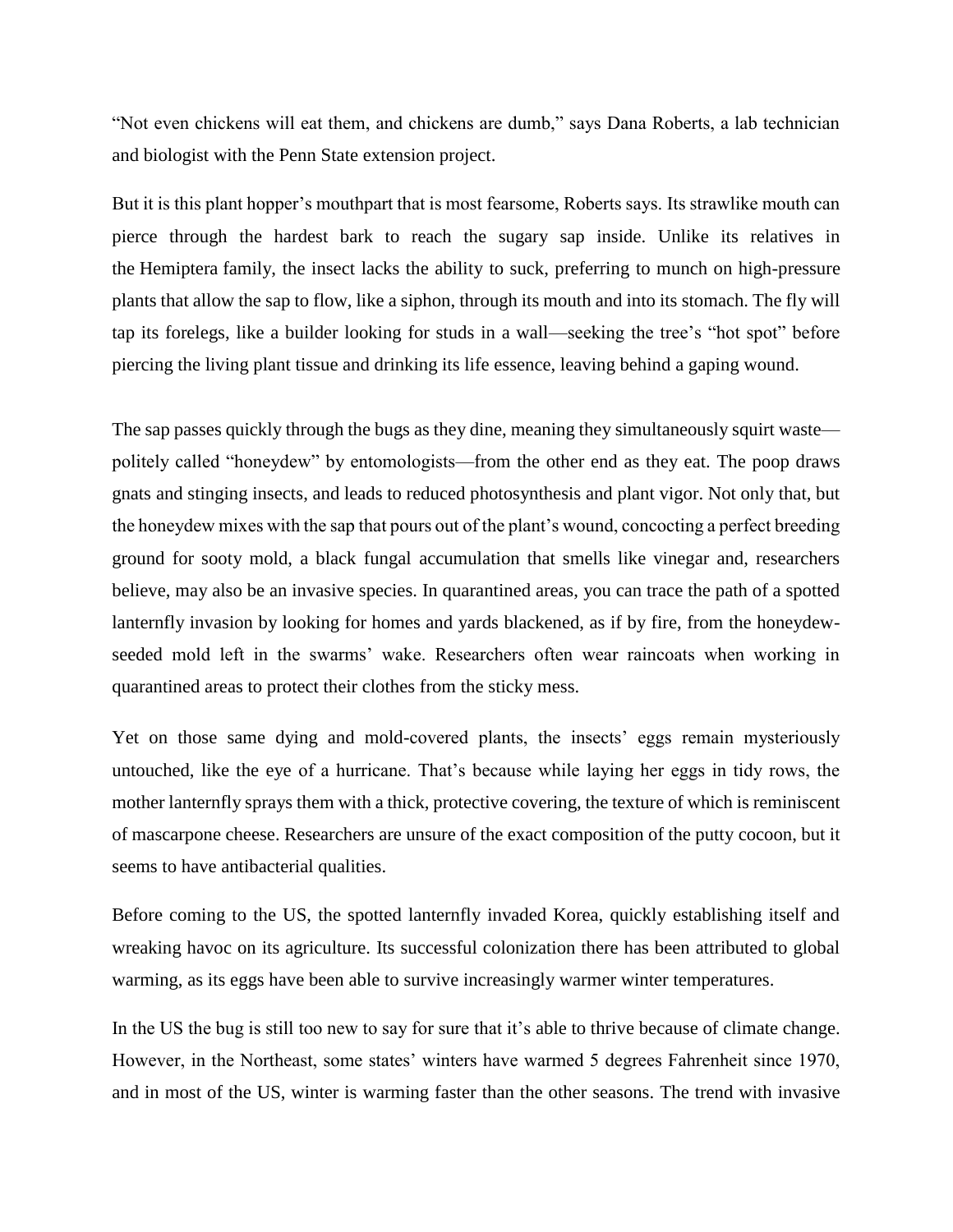insects from warmer climates indicates that bugs and plants that would typically die off during the coldest winter months, setting a limit on northern expansion limits, are surviving.

"There's going to be a flood of things like the southern pine beetle, ticks, chiggers—they'll expand north. We can hardly imagine what all the changes are going to be," says Matthew Ayres, professor of biological sciences at Dartmouth.

Yet, what is a normal or native ecosystem at this point? We've grown accustomed to our native topography, but humans have been destroying and creating new landscapes since the Holocene era, which began roughly 12,000 years ago. Land use, pollution, fire history—all factor into ecology.

"We've toyed with basically everything," says Yolanda Chen, associate professor of plant and soil science at the University of Vermont. Our land is so manipulated, there's really no such thing as a native ecosystem at this point, she says.

In Pennsylvania, the spotted terror's progression appears nearly intractable, though neither the government nor residents have given up the fight. The USDA announced it will hire about 100 people this summer and spend nearly \$18 million in the state to stop the bug's spread. And in the town of Reading, where the bug has become a social phenomenon, a local minor league baseball team announced plans to give away 2,000 "Fightin the spotted lanternfly" T-shirts as part of its Agriculture Appreciation Night.

Last year, the Penn State University research team planted two test plots with live lanternflies on chardonnay vines at Levengood's winery for monitoring and experimentation. The vines are between rows 50 and 52, so they refer to it as "Area 51." The extraterrestrial parallels are easy to come by.

But this alien has already landed, and according to Ayres, the more realistic goal is to try to keep out the next spotted lanternfly.

At least compared with the uphill battle of the climate crisis, keeping the next invasive insect out is actually pretty easy. Invasive insect species that lay eggs almost exclusively travel via wooden pallets and live plant trade. We don't have to use wooden pallets, says Ayres, there are many cheap